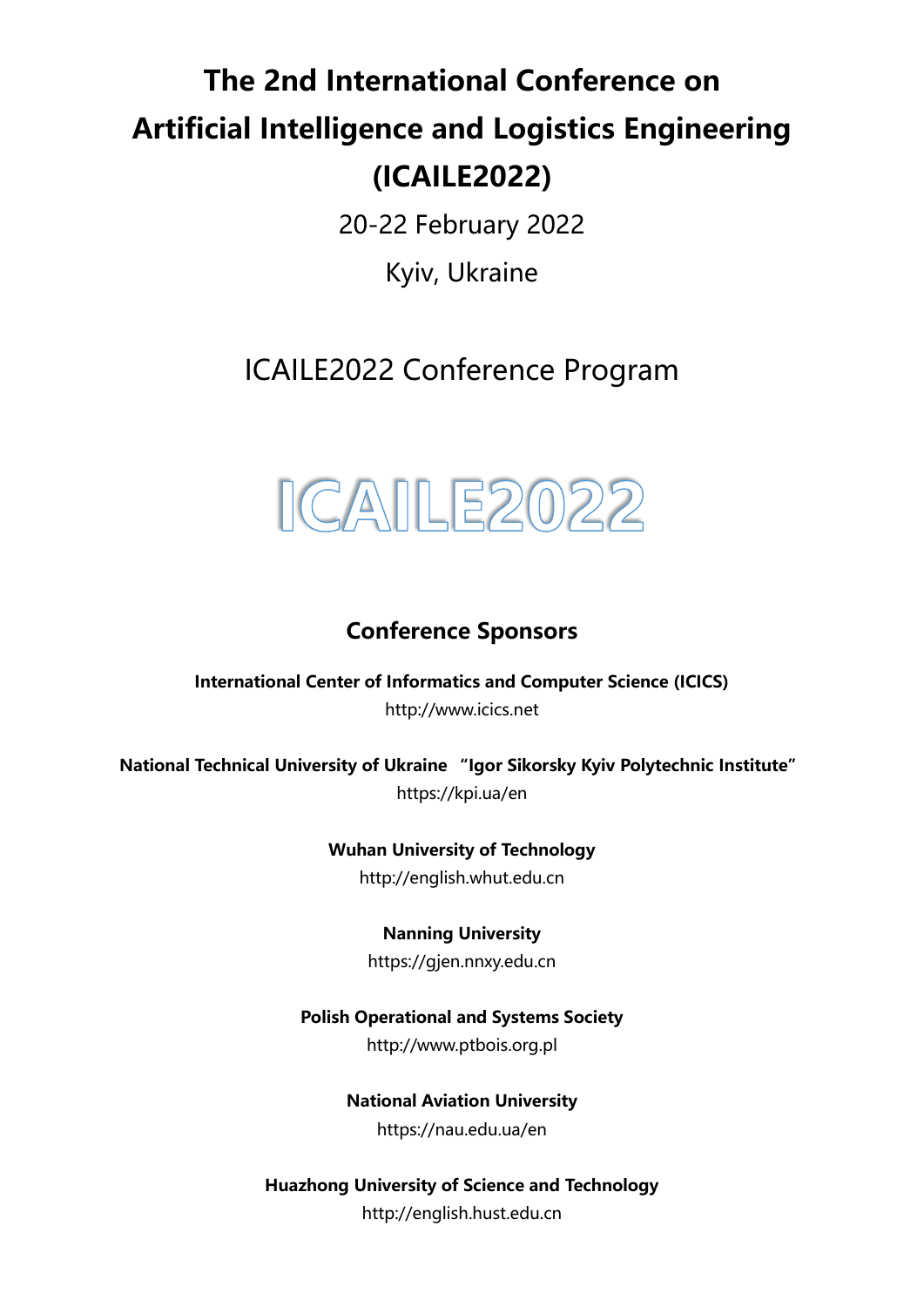# **ICAILE2022 Conference Schedule**

#### **Sunday, 20 February 2022**

| ID   | <b>Time</b> | Title and the video link of the papers                                                                                                                 | E-mail for questions to the<br>presentation of the paper |
|------|-------------|--------------------------------------------------------------------------------------------------------------------------------------------------------|----------------------------------------------------------|
| 1700 | 10:00-10:20 | Accelerating simulation of the PDE solution by the structure of<br>the convolutional neural network modifying                                          | valentine.kuzmich@gmail.com                              |
| 1705 | 10:20-10:40 | Combined machine learning model for Covid-19 analysis and<br>forecasting in Ukraine                                                                    | Olena.M.Pavliuk@lpnu.ua                                  |
| 1715 | 10:40-11:00 | Power Consumption Analysis at MAC-sublayer of Wireless<br><b>Sensor Networks</b>                                                                       | obelyovska@gmail.com                                     |
| 1728 | 11:00-11:20 | Optimal Control with Prediction for the Process of Vacuum<br><b>Membrane Distillation</b>                                                              | bogdanko@i.ua                                            |
| 1739 | 11:20-11:40 | <b>Improved Quantum Genetic Algorithm on Multilevel Quantum</b><br><b>Systems for 0-1 Knapsack Problem</b>                                             | valerii.tkachuk@pnu.edu.ua                               |
| 1740 | 11:40-12:00 | Edge Intelligence for Medical Applications under Field<br>Conditions                                                                                   | vladtkv@gmail.com                                        |
| 1746 | 12:00-12:20 | Multipath routing in intelligent transport networks                                                                                                    | ya.kulakov@gmail.com,                                    |
| 1747 | 12:20-12:40 | <b>Artificial Intelligence Platform for Distant Computer-Aided</b><br>Detection (CADe) and Computer-Aided Diagnosis (CADx) of<br><b>Human Diseases</b> | oleg.alenin@gmail.com                                    |
| 1750 | 12:40-13:00 | Modification of the LSB Implementation Method of Digital<br>Watermarks                                                                                 | dana.havrysh@gmail.com                                   |
| 1751 | 14:00-14:20 | Datalogical Model Of Dialogue Script                                                                                                                   | chimirigor@gmail.com                                     |
| 1753 | 14:20-14:40 | Modified method of cryptocurrency exchange rate forecasting<br>based on ARIMA class models with data verification                                      | anastasiia.holiachenko@gmail.com                         |
| 1765 | 14:40-15:00 | Electrocardiogram Effective Analysis Based on the Random<br><b>Forest Model with Preselected Parameters</b>                                            | taras.panchenko@gmail.com                                |
| 1774 | 15:00-15:20 | Digital Technology: Emerging Issue for Agriculture                                                                                                     | marina.nehrey@gmail.com                                  |
| 1783 | 15:20-15:40 | Neural Network Method of Items Catalog Forming for Online<br><b>Store</b>                                                                              | kitivan400@gmail.com                                     |
| 1787 | 15:40-16:00 | Methods of Constructing a Lighting Control System for<br><b>Wireless Sensor Network "Smart Home"</b>                                                   | a.s.dudnik@gmail.com                                     |
| 1808 | 16:00-16:30 | Material Planning with Hybrid Weed Invasion Algorithm under<br><b>Cutting Problem Constraints</b>                                                      | 941740181@qq.com                                         |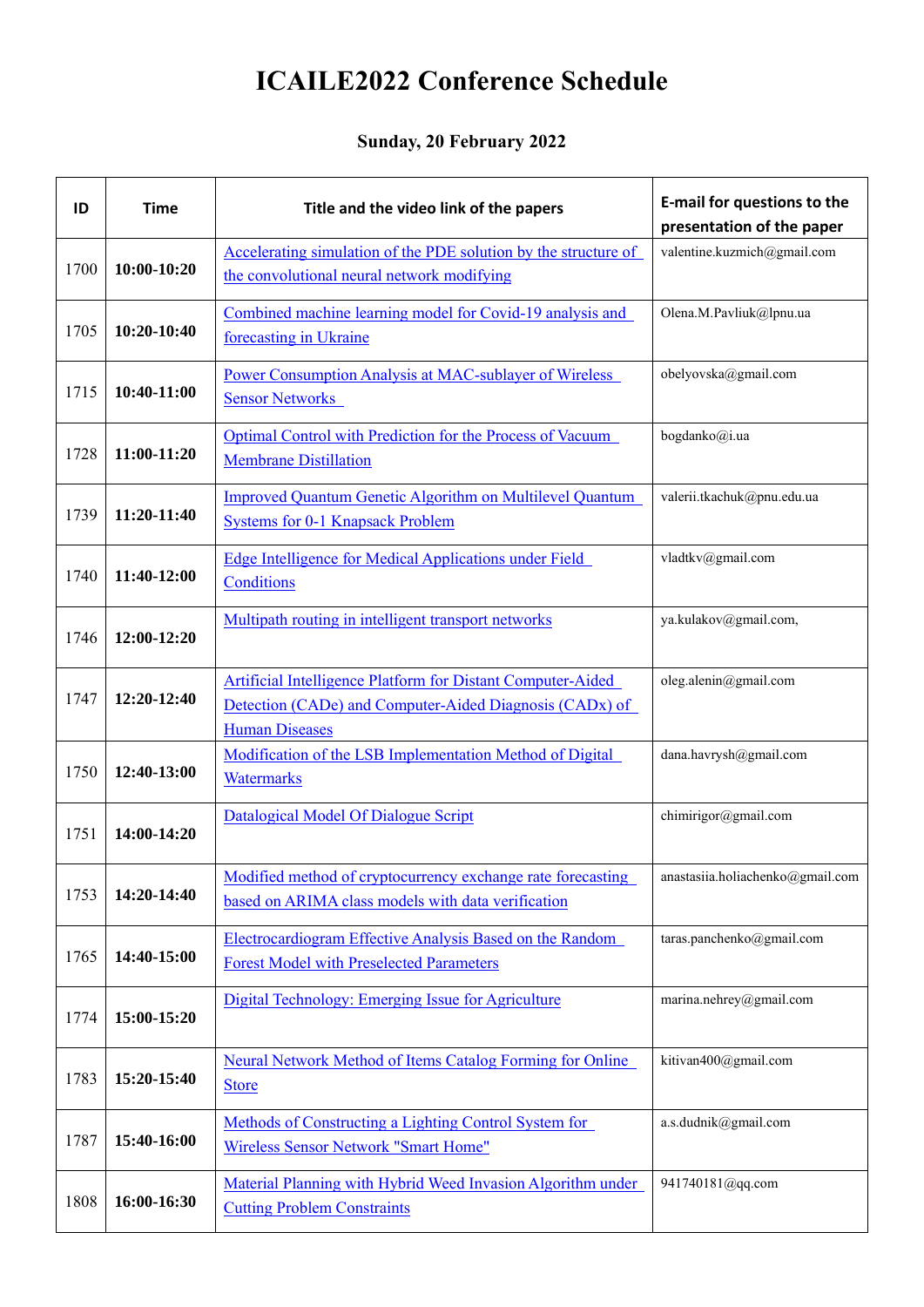### **Monday, 21 February 2022**

| ID   | <b>Time</b> | Title and the video link of the papers                                                                                                                                                    | E-mail for questions to the<br>presentation of the paper |
|------|-------------|-------------------------------------------------------------------------------------------------------------------------------------------------------------------------------------------|----------------------------------------------------------|
| 1648 | 10:00-10:20 | Teaching Reform of Supply Chain Management Based on the<br><b>Concept of Autonomous Learning</b>                                                                                          | wzt0813@163.com                                          |
| 1691 | 10:20-10:40 | Digitalization of the Educational Process of Training Future<br><b>Engineering-teachers</b>                                                                                               | olesia.nechuiviter@gmail.com                             |
| 1712 | 10:40-11:00 | <b>Application of POA in CET-4 Translation Teaching</b>                                                                                                                                   | 517504104@qq.com                                         |
| 1719 | 11:00-11:20 | Strategic Choice of University Logistics Management Major<br><b>Based on SWOT-AHP</b>                                                                                                     | cc3221@qq.com                                            |
| 1723 | 11:20-11:40 | Adoption of the OMNET++ simulator for the Computer<br>Networks learning: a case study in CSMA schemes                                                                                     | obelyovska@gmail.com                                     |
| 1724 | 11:40-12:00 | Teaching Reform and Practice of the Trinity of Value,<br>Knowledge and Ability under Blending Teaching                                                                                    | kaixiong.hu@whut.edu.cn                                  |
| 1725 | 12:00-12:20 | <b>Building Multi-Dimensional Professional Characteristics under</b><br>the Situation of University Transformation -- Taking Automobile<br>Service Engineering as an Example              | 215052902@qq.com                                         |
| 1732 | 12:20-12:40 | Analysis on the Training Strategy of Applied Logistics Talents<br>in the New Era under CDIO Mode                                                                                          | 819395370@qq.com                                         |
| 1741 | 12:40-13:00 | Research on the Ability and Quality Index of "Double-position<br>and Dual-ability" Teachers in the Applied Undergraduate<br>Colleges                                                      | xingsaipeng@163.com                                      |
| 1745 | 14:00-14:20 | Research on Blending Learning Innovation Model of<br><b>International Logistics Bilingual Course</b>                                                                                      | 353930944@qq.com                                         |
| 1770 | 14:20-14:40 | <b>Study on Online Teaching Experience Related to Ideological</b><br>and Political Theory Courses in Higher Vocational Colleges<br>within the Duration of Pandemic Prevention and Control | 642320327@qq.com                                         |
| 1777 | 14:40-15:00 | Teaching Design and Curriculum Reconstruction Based on<br><b>BOPPPS Model in the Cultivation of Logistics Talents</b>                                                                     | 78704108@qq.com                                          |
| 1778 | 15:00-15:20 | Question Inquiry and Countermeasure Analysis of Educational<br><b>Evaluation Reform in Chinese Universities</b>                                                                           | szxyww@qq.com                                            |
| 1800 | 15:20-15:40 | "integrated" ideological and political education system for<br><b>TCSOL</b> major                                                                                                         | yanghaifengtl@163.com                                    |
| 1872 | 15:40-16:00 | Research on Gold Course Construction of Railway Logistics<br>Management Under Double High School Background                                                                               | yangqin2097@163.com                                      |
| 1880 | 16:00-16:30 | Construction of Ability and Quality Model of Engineering<br><b>Talents Based on Analytic Hierarchy Process</b>                                                                            | 117991414@qq.com                                         |
| 1908 | 16:30-17:00 | Intelligent course design of automatic warehouse based on<br><b>Association Simulation</b>                                                                                                | j.liu@ulster.ac.uk                                       |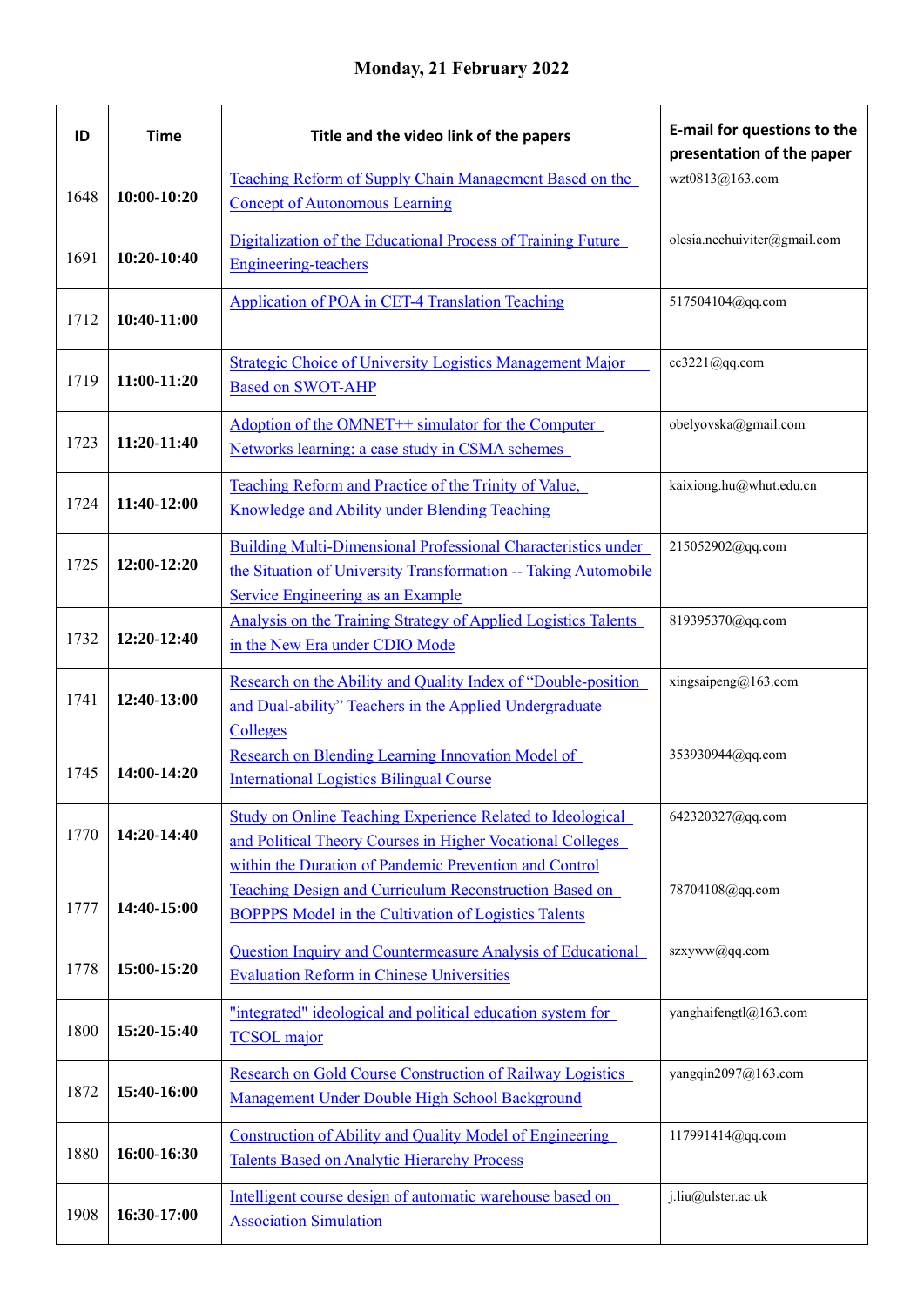| ID   | <b>Time</b>   | Title and the video link of the papers                                                                                                                                       | <b>E-mail for questions to the</b><br>presentation of the paper |
|------|---------------|------------------------------------------------------------------------------------------------------------------------------------------------------------------------------|-----------------------------------------------------------------|
| 1606 | $10:00-10:20$ | Diagnosis of Atypical Forms of Myocardial Infarction Based<br>on Fuzzy Logic                                                                                                 | letter-boxNM@yandex.ru                                          |
| 1610 | 10:20-10:40   | Coordination of Expert Assessments in the Diagnosis of the<br><b>Technical Condition of Medical Equipment</b>                                                                | letter-boxNM@yandex.ru                                          |
| 1690 | 10:40-11:00   | Economic Relevance between China's Cross-Border<br><b>Logistics and E-commerce</b>                                                                                           | 296023@whut.edu.cn                                              |
| 1692 | 11:00-11:20   | Evaluation index system of core competitiveness of small and<br>medium-sized logistics enterprises in Nanning                                                                | 819395370@qq.com                                                |
| 1735 | 11:20-11:40   | Promising Modern Steerable Parachute for Unmanned<br><b>Aircraft Systems</b>                                                                                                 | ivanna.m.droniuk@lpnu.ua                                        |
| 1737 | 11:40-12:00   | <b>Enterprise Supplier Evaluation Model Based on Entropy</b><br><b>Weight Method in Calculus Learning</b>                                                                    | chen tao321@sina.com                                            |
| 1748 | 12:00-12:20   | Method of Extracting Formant Frequencies Based on a Vocal<br>Signal                                                                                                          | zysv@ukr.net                                                    |
| 1754 | 12:20-12:40   | <b>Competitiveness of Comprehensive Freight Channel Based</b><br>on Generalized Cost—Taking Container Transportation as an<br>Example                                        | wuhy@tpri.org.cn                                                |
| 1756 | 12:40-13:00   | Devices on Inhomogeneous Links with Nonlinear Capacity                                                                                                                       | vlad1998dudnik@gmail.com                                        |
| 1760 | 14:00-14:20   | CiteSpace and VOSviewer based Visualization of<br><b>Shipbuilding Warehousing Risk</b>                                                                                       | 307513@whut.edu.cn                                              |
| 1767 | 14:20-14:40   | Investigation of the Multicast Routing Model with Support of   oleksandra.yeremenko.ua@ieee.org<br>Traffic Engineering and Its Application in Software-Defined<br>Networking |                                                                 |
| 1775 | 14:40-15:00   | <b>Electricity Tariff Structures Modeling for Reengineering</b><br><b>Ukrainian Energy Sector</b>                                                                            | marina.nehrey@gmail.com                                         |
| 1786 | 15:00-15:20   | Optimization of Green Logistics Distribution Path-Taking<br><b>JingDong Distribution as an Example</b>                                                                       | lianglijunuse@163.com                                           |
| 1828 | 15:20-15:40   | Raw Material Ordering Model Based on Data Processing and<br><b>Analysis</b>                                                                                                  | 1309573539@qq.com                                               |
| 1868 | 15:40-16:00   | <b>Vehicle Routing Optimization of Urban Living Materials</b><br>Distribution under Major Epidemic Situation                                                                 | 360092736@qq.com                                                |
| 1876 | 16:00-16:30   | Design and Implementation of non-Avoidance Intelligent<br>Parking Device based on Internet Plus Initiative                                                                   | panyi_1983@qq.com                                               |
| 1900 | 16:30-17:00   | Research on the Development Strategy of China Railway<br>Highspeed Express in Guangxi based on SWOT                                                                          | shangjie920@163.com                                             |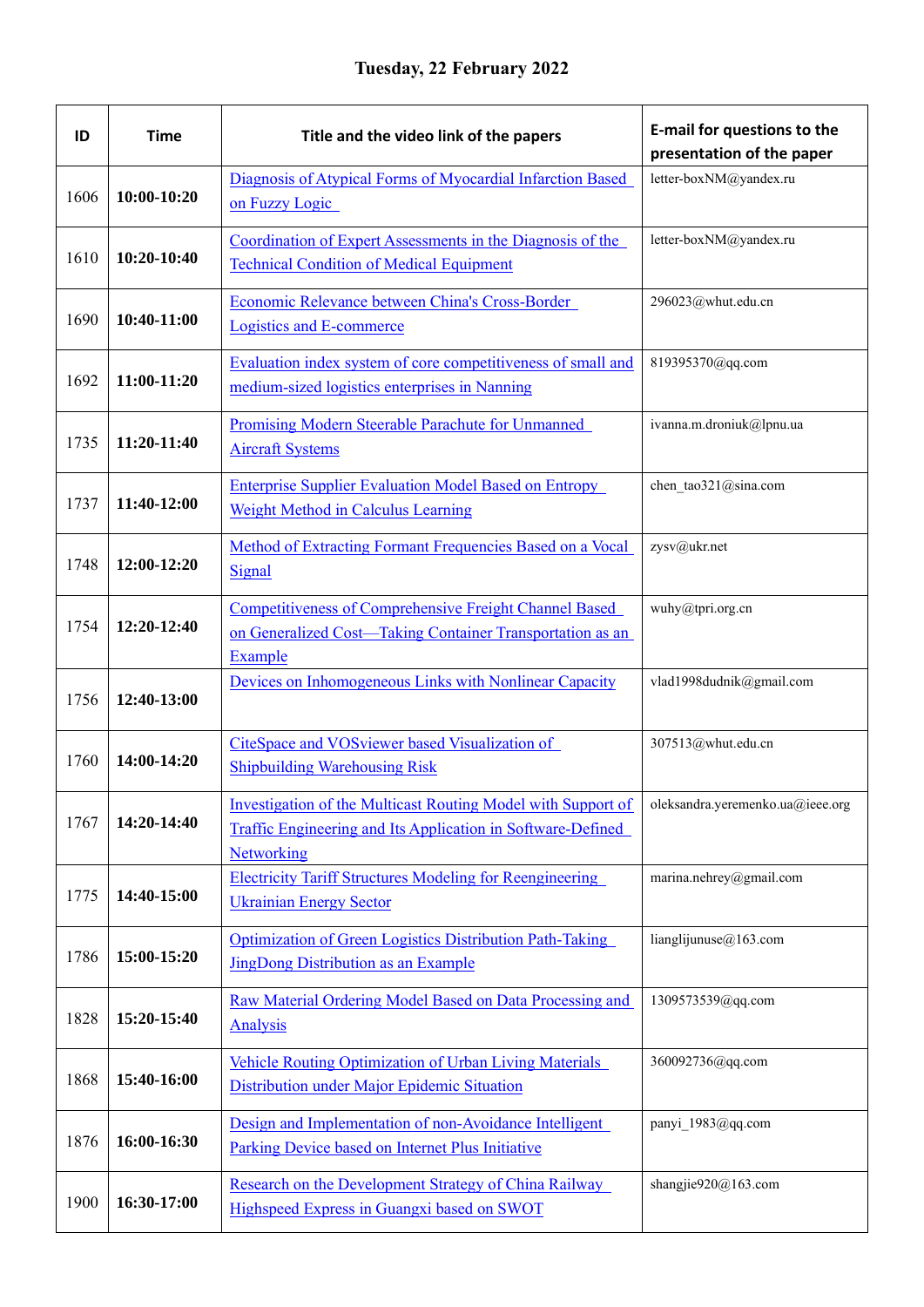|  | 1928   17:00-17:30 | Optimization Model of Warehouse Picking Path Based on | 849427784@qq.com |
|--|--------------------|-------------------------------------------------------|------------------|
|  |                    | <b>Simulated Annealing Algorithm</b>                  |                  |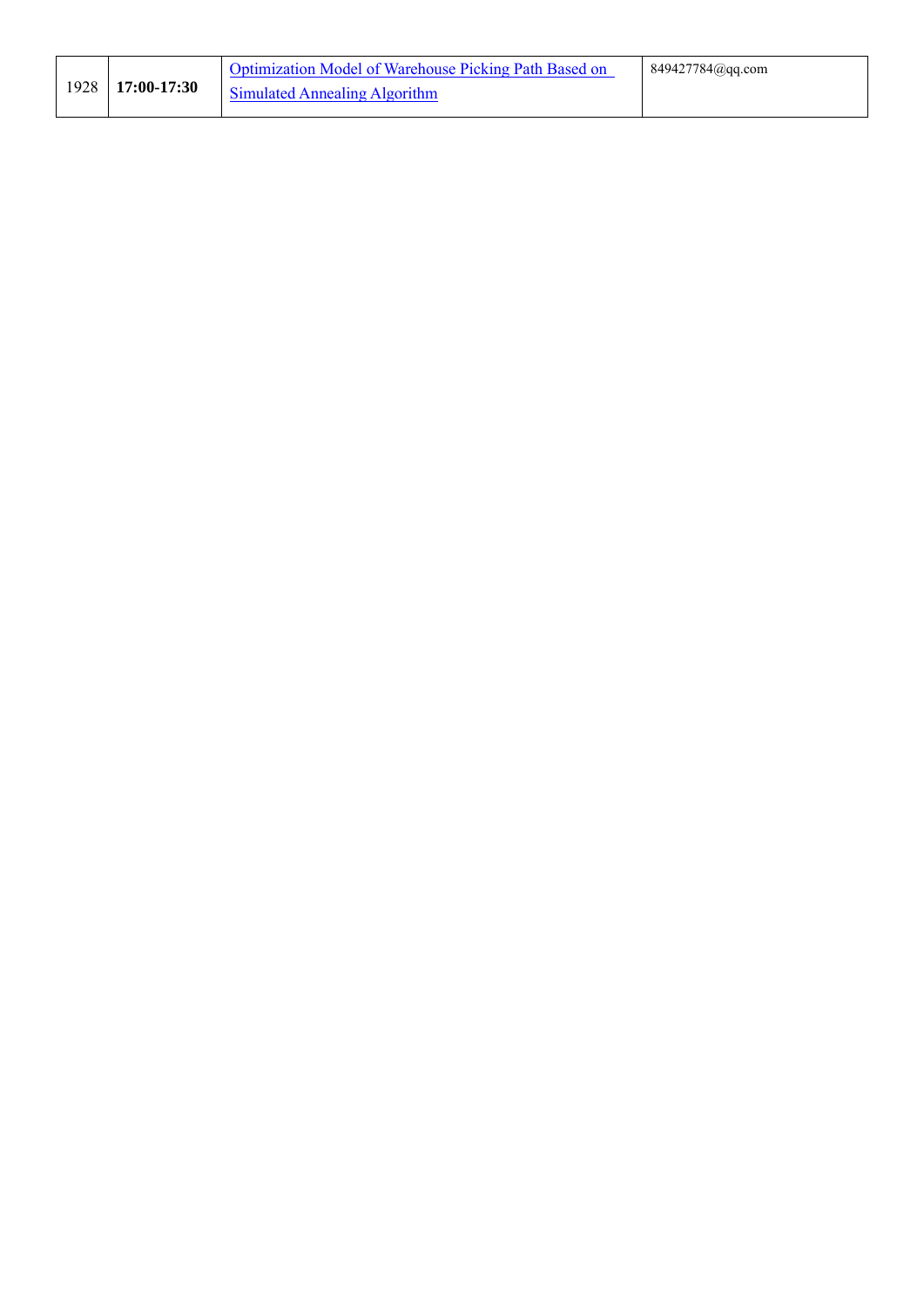| ID   | <b>Time</b> | Title and the video link of the papers                                                                                                                  | <b>E-mail for questions to the</b><br>presentation of the paper |
|------|-------------|---------------------------------------------------------------------------------------------------------------------------------------------------------|-----------------------------------------------------------------|
| 1603 | 10:00-10:20 | Overview and Comparison of the Main Approaches to the<br>Implementation of Contact Tracing Mechanisms in the<br><b>COVID-19 Pandemic</b>                | kuznetsov@karazin.ua                                            |
| 1664 | 10:20-10:40 | Method of Obtaining Data from Open Scientific Sources<br>and Social Engineering Attack Simulation                                                       | v.sokolov@kubg.edu.ua                                           |
| 1711 | 10:40-11:00 | <b>College Teacher Training Management System and Work</b><br><b>Strategy Based on Competency Model</b>                                                 | lifen0605@163.com                                               |
| 1717 | 11:00-11:20 | Development Countermeasures of Tianjin's Modern<br>Logistics Industry under the Background of Double Cycle<br><b>Strategy</b>                           | gaohongmei@126.com                                              |
| 1722 | 11:20-11:40 | Carbon Emission of Commercial Logistics under the<br><b>Background of Internet</b>                                                                      | 370013501@qq.com                                                |
| 1738 | 11:40-12:00 | Information Technologies Implementation for Creative<br><b>Entrepreneurship and Innovations Development in</b><br><b>Ukraine</b>                        | ivanna.m.droniuk@lpnu.ua                                        |
| 1772 | 12:00-12:20 | The Influencing Mechanism of Job Stress, Job Satisfaction<br>and Job Burnout: A Case Study of Air Transportation                                        | 657518287@qq.com                                                |
| 1773 | 12:20-12:40 | <b>Economic Growth and Capital Investment: The Empirical</b><br><b>Evidence</b>                                                                         | marina.nehrey@gmail.com                                         |
| 1788 | 12:40-13:00 | The Improvement of Electric Vehicle Charging Service<br>Level Based on Multi-objective Model                                                            | 2816633270@qq.com                                               |
| 1796 | 14:00-14:20 | Female Executives and Gender Pay Gap: Empirical<br>Evidence From A-share Listed Companies in Logistics<br>Industry                                      | 18202798522@163.com                                             |
| 1864 | 14:20-14:40 | Early Warning and Positioning of the Operating Risk of<br>Chinese Manufacturing Listed Companies Based on the<br><b>Kalman Filter</b>                   | 82242948@qq.com                                                 |
| 1904 | 14:40-15:00 | The Application of Artificial Intelligence in Organizational<br>Innovation Management: Take the Autonomous Driving<br>Technology of Tesla as an Example | belldandy0504@163.com                                           |
| 1916 | 15:00-15:20 | Research on the Development Trend of Teachers'<br><b>Professional Development Model in Open University</b>                                              | 422296144@qq. Com                                               |
| 1924 | 15:20-15:40 | Management Status Analysis and Path Optimization of<br>College Student Societies from the Perspective of Student<br>Satisfaction                        | liudong@whut.edu.cn                                             |